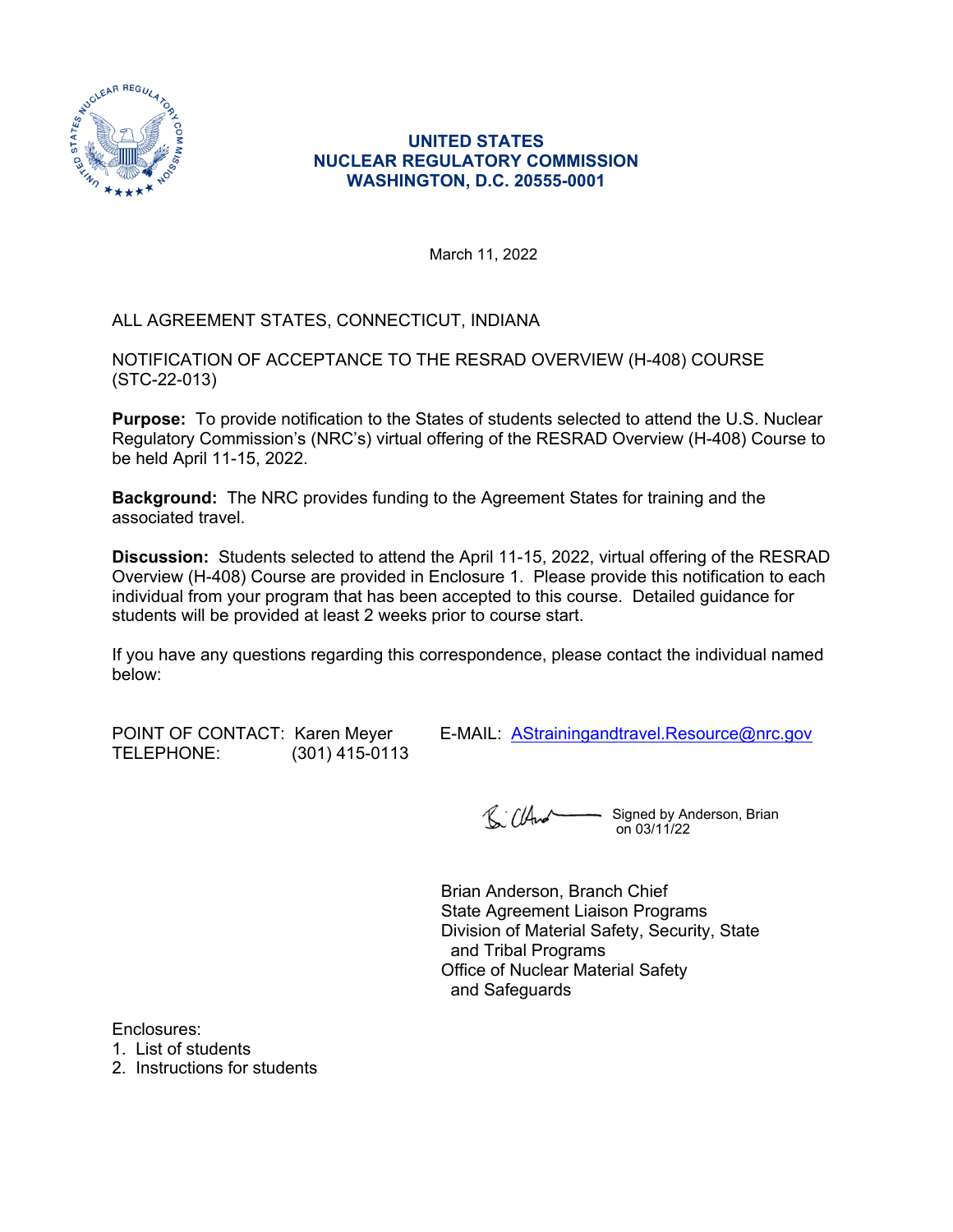#### **RESRAD OVERVIEW (H-408)**

April 11-15, 2022 **Virtually** 

| <b>PARTICIPANT</b> | <b>STATE</b>        |
|--------------------|---------------------|
| Matt Gift          | <b>COLORADO</b>     |
| Daren Strickland   | <b>CONNECTICUT</b>  |
| Robert Bicknell    | <b>NEW MEXICO</b>   |
| Jeff Cosklo        |                     |
| Gage Reesman       | <b>PENNSYLVANIA</b> |
| Dale Motlley       |                     |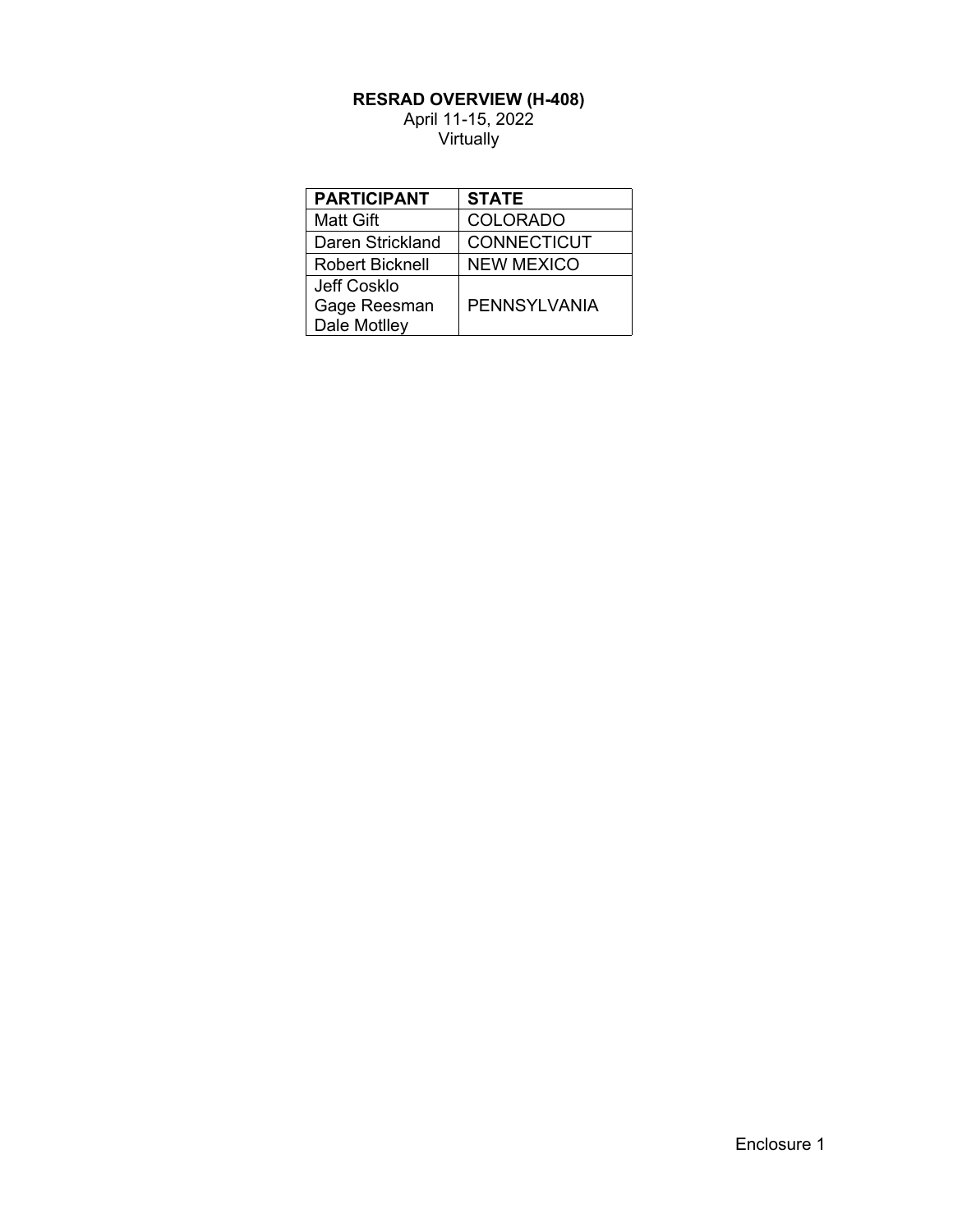## **INSTRUCTIONS TO STUDENTS**

**ACCEPTANCE:** Individuals listed in Enclosure 1 have been accepted for participation in the virtual offering of the RESRAD Overview (H-408). This course is scheduled to be presented April 11-15, 2022, provided by instructors from NRC Headquarters and the NRC Regional Offices.

**COURSE:** Please see our web site, [https://scp.nrc.gov/training.html](http://scp.nrc.gov/training.html) for the Tentative Course Schedule and that the course begins at 8:00 a.m. CDT on Monday, April 11th, and ends at approximately 12:00 p.m. CDT on Friday, April 15th.

All course materials will be located on a course website in the NRC's [Collaborative Learning](https://nrc.usalearning.net/login/index.php)  [Environment](https://nrc.usalearning.net/login/index.php) (CLE). Students will be notified when the course materials are posted in the CLE and given instructions on how to access them at that time.

Course lectures will be delivered using MS Teams. Students will need a computer with a dependable internet connection (and preferably Chrome as your browser). Students will also need a speakerphone, a webcam, or a headset with a mic in order to hear and communicate with the instructors. Prior to the course, students will receive an email with a link to the MS Teams meeting.

Further instructions, including course schedule, will be provided via email to selected students.

Specific questions about the virtual course can be sent directly to the NRC's Course Manager, Henry Lynn ([henry.lynn@nrc.gov\)](mailto:henry.lynn@nrc.gov).